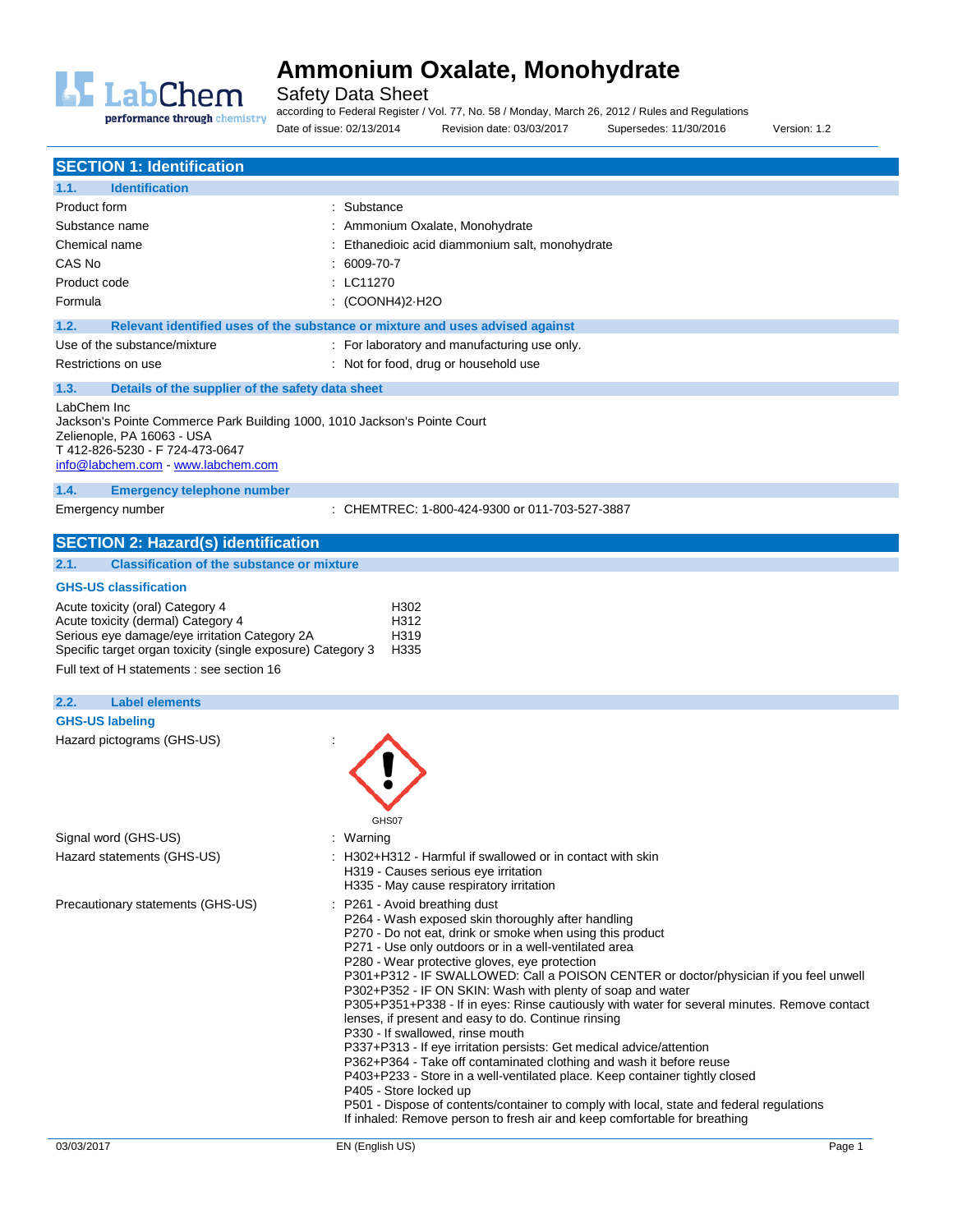## Safety Data Sheet

according to Federal Register / Vol. 77, No. 58 / Monday, March 26, 2012 / Rules and Regulations

| 2.3.<br><b>Other hazards</b>                                                                                                                                                                                              |                                                                                                                                                                                                                      |     |                                                                                                    |  |
|---------------------------------------------------------------------------------------------------------------------------------------------------------------------------------------------------------------------------|----------------------------------------------------------------------------------------------------------------------------------------------------------------------------------------------------------------------|-----|----------------------------------------------------------------------------------------------------|--|
| No additional information available                                                                                                                                                                                       |                                                                                                                                                                                                                      |     |                                                                                                    |  |
| 2.4.<br>Unknown acute toxicity (GHS US)                                                                                                                                                                                   |                                                                                                                                                                                                                      |     |                                                                                                    |  |
|                                                                                                                                                                                                                           | Not applicable                                                                                                                                                                                                       |     |                                                                                                    |  |
| <b>SECTION 3: Composition/Information on ingredients</b>                                                                                                                                                                  |                                                                                                                                                                                                                      |     |                                                                                                    |  |
| 3.1.<br><b>Substances</b>                                                                                                                                                                                                 |                                                                                                                                                                                                                      |     |                                                                                                    |  |
| Substance type                                                                                                                                                                                                            | : Mono-constituent                                                                                                                                                                                                   |     |                                                                                                    |  |
| <b>Name</b>                                                                                                                                                                                                               | <b>Product identifier</b>                                                                                                                                                                                            | %   | <b>GHS-US classification</b>                                                                       |  |
| Ammonium Oxalate, Monohydrate<br>(Main constituent)                                                                                                                                                                       | (CAS No) 6009-70-7                                                                                                                                                                                                   | 100 | Acute Tox. 4 (Oral), H302<br>Acute Tox. 4 (Dermal), H312<br>Eye Irrit. 2A, H319<br>STOT SE 3, H335 |  |
| Full text of hazard classes and H-statements : see section 16                                                                                                                                                             |                                                                                                                                                                                                                      |     |                                                                                                    |  |
| 3.2.<br><b>Mixtures</b>                                                                                                                                                                                                   |                                                                                                                                                                                                                      |     |                                                                                                    |  |
| Not applicable                                                                                                                                                                                                            |                                                                                                                                                                                                                      |     |                                                                                                    |  |
| <b>SECTION 4: First aid measures</b>                                                                                                                                                                                      |                                                                                                                                                                                                                      |     |                                                                                                    |  |
| <b>Description of first aid measures</b><br>4.1.                                                                                                                                                                          |                                                                                                                                                                                                                      |     |                                                                                                    |  |
| First-aid measures general                                                                                                                                                                                                | : Never give anything by mouth to an unconscious person. If you feel unwell, seek medical<br>advice (show the label where possible).                                                                                 |     |                                                                                                    |  |
| First-aid measures after inhalation                                                                                                                                                                                       | Remove victim to fresh air and keep at rest in a position comfortable for breathing. Call a<br>POISON CENTER or doctor/physician if you feel unwell.                                                                 |     |                                                                                                    |  |
| First-aid measures after skin contact                                                                                                                                                                                     | Remove affected clothing and wash all exposed skin area with mild soap and water, followed<br>by warm water rinse. Immediately call a poison center or doctor/physician. Wash contaminated<br>clothing before reuse. |     |                                                                                                    |  |
| First-aid measures after eye contact<br>Rinse cautiously with water for several minutes. Remove contact lenses, if present and easy to<br>do. Continue rinsing. If eye irritation persists: Get medical advice/attention. |                                                                                                                                                                                                                      |     |                                                                                                    |  |
| First-aid measures after ingestion                                                                                                                                                                                        | Rinse mouth. Do NOT induce vomiting. Obtain emergency medical attention. Call a POISON<br>CENTER or doctor/physician if you feel unwell.                                                                             |     |                                                                                                    |  |
| 4.2.<br>Most important symptoms and effects, both acute and delayed                                                                                                                                                       |                                                                                                                                                                                                                      |     |                                                                                                    |  |
| Symptoms/injuries after inhalation                                                                                                                                                                                        | : May cause respiratory irritation.                                                                                                                                                                                  |     |                                                                                                    |  |
| Symptoms/injuries after skin contact                                                                                                                                                                                      | : Repeated exposure to this material can result in absorption through skin causing significant<br>health hazard. Harmful in contact with skin.                                                                       |     |                                                                                                    |  |
| Symptoms/injuries after eye contact                                                                                                                                                                                       | : Causes serious eye irritation.                                                                                                                                                                                     |     |                                                                                                    |  |
| Symptoms/injuries after ingestion                                                                                                                                                                                         | : Swallowing a small quantity of this material will result in serious health hazard.                                                                                                                                 |     |                                                                                                    |  |
| 4.3.<br>Indication of any immediate medical attention and special treatment needed                                                                                                                                        |                                                                                                                                                                                                                      |     |                                                                                                    |  |
| Obtain medical assistance.                                                                                                                                                                                                |                                                                                                                                                                                                                      |     |                                                                                                    |  |
| <b>SECTION 5: Firefighting measures</b>                                                                                                                                                                                   |                                                                                                                                                                                                                      |     |                                                                                                    |  |
| <b>Extinguishing media</b><br>5.1.                                                                                                                                                                                        |                                                                                                                                                                                                                      |     |                                                                                                    |  |
| Suitable extinguishing media                                                                                                                                                                                              | : Foam. Dry powder. Carbon dioxide. Water spray. Sand.                                                                                                                                                               |     |                                                                                                    |  |
| Unsuitable extinguishing media                                                                                                                                                                                            | : Do not use a heavy water stream.                                                                                                                                                                                   |     |                                                                                                    |  |
| 5.2.<br>Special hazards arising from the substance or mixture                                                                                                                                                             |                                                                                                                                                                                                                      |     |                                                                                                    |  |
| No additional information available                                                                                                                                                                                       |                                                                                                                                                                                                                      |     |                                                                                                    |  |
| 5.3.<br><b>Advice for firefighters</b>                                                                                                                                                                                    |                                                                                                                                                                                                                      |     |                                                                                                    |  |
| Firefighting instructions                                                                                                                                                                                                 | : Use water spray or fog for cooling exposed containers. Exercise caution when fighting any<br>chemical fire. Prevent fire-fighting water from entering environment.                                                 |     |                                                                                                    |  |
| Protection during firefighting                                                                                                                                                                                            | Do not enter fire area without proper protective equipment, including respiratory protection.                                                                                                                        |     |                                                                                                    |  |
| <b>SECTION 6: Accidental release measures</b>                                                                                                                                                                             |                                                                                                                                                                                                                      |     |                                                                                                    |  |
| Personal precautions, protective equipment and emergency procedures<br>6.1.                                                                                                                                               |                                                                                                                                                                                                                      |     |                                                                                                    |  |
| 6.1.1.<br>For non-emergency personnel                                                                                                                                                                                     |                                                                                                                                                                                                                      |     |                                                                                                    |  |
| Protective equipment                                                                                                                                                                                                      | : Safety glasses. Gloves.                                                                                                                                                                                            |     |                                                                                                    |  |
| Emergency procedures                                                                                                                                                                                                      | : Evacuate unnecessary personnel.                                                                                                                                                                                    |     |                                                                                                    |  |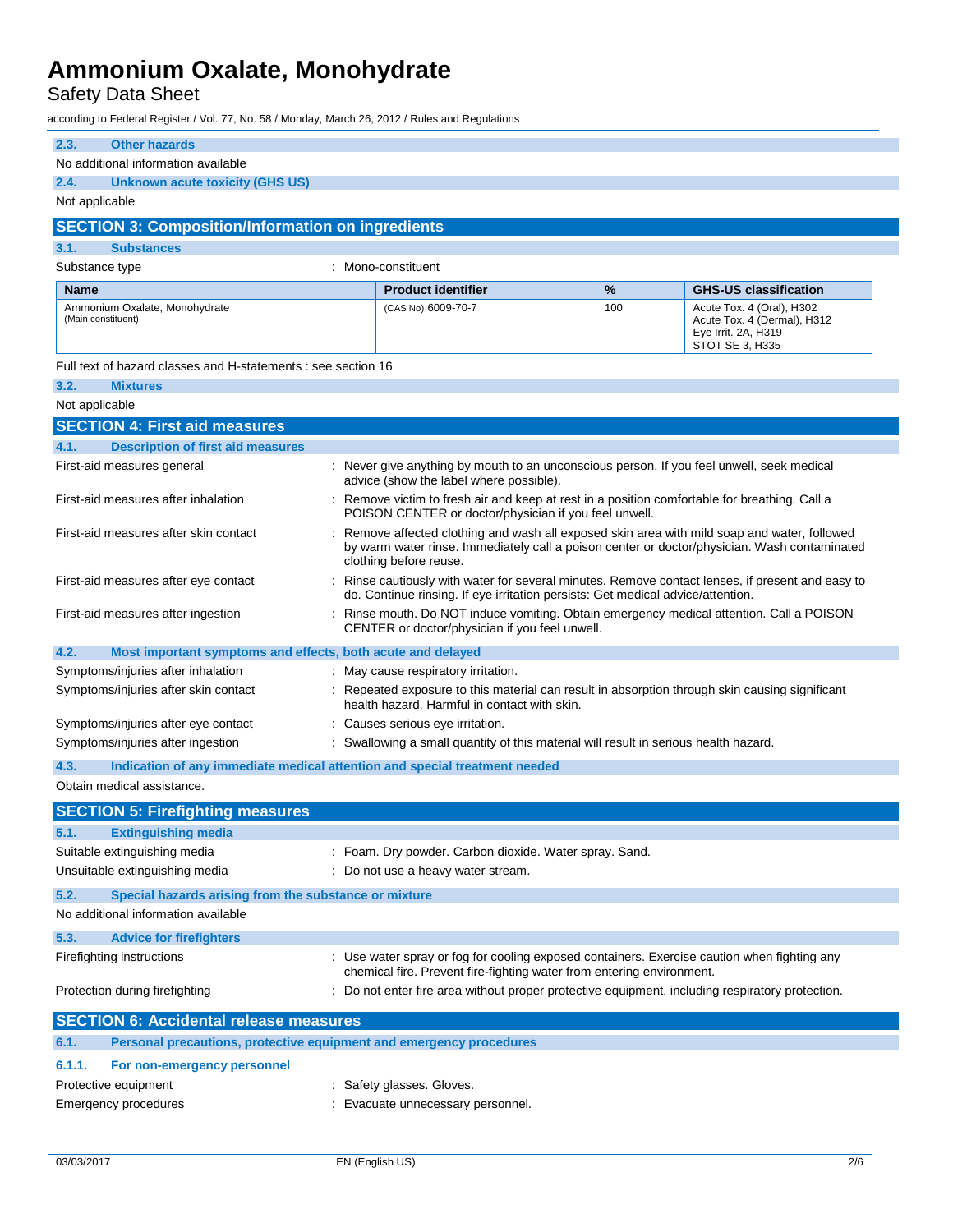Safety Data Sheet

according to Federal Register / Vol. 77, No. 58 / Monday, March 26, 2012 / Rules and Regulations

| 6.1.2. | For emergency responders                                  |                                                                                                                       |
|--------|-----------------------------------------------------------|-----------------------------------------------------------------------------------------------------------------------|
|        | Protective equipment                                      | : Equip cleanup crew with proper protection.                                                                          |
|        | <b>Emergency procedures</b>                               | : Ventilate area.                                                                                                     |
| 6.2.   | <b>Environmental precautions</b>                          |                                                                                                                       |
|        |                                                           | Prevent entry to sewers and public waters. Notify authorities if liquid enters sewers or public waters.               |
| 6.3.   | Methods and material for containment and cleaning up      |                                                                                                                       |
|        | Methods for cleaning up                                   | : On land, sweep or shovel into suitable containers. Minimize generation of dust. Store away<br>from other materials. |
| 6.4.   | <b>Reference to other sections</b>                        |                                                                                                                       |
|        | See Heading 8. Exposure controls and personal protection. |                                                                                                                       |
|        | <b>SECTION 7: Handling and storage</b>                    |                                                                                                                       |
| 7.1.   | <b>Precautions for safe handling</b>                      |                                                                                                                       |
|        | Precautions for safe handling                             | : Wash hands and other exposed areas with mild soap and water before eating, drinking or                              |

| <b>I</b> recaditoris for sale Handling |                                                              | $\cdot$ was riggited to the cyposed areas will find suap and water before eating, uninvirig or<br>smoking and when leaving work. Provide good ventilation in process area to prevent formation<br>of vapor. Avoid breathing dust. Use only outdoors or in a well-ventilated area. |  |  |
|----------------------------------------|--------------------------------------------------------------|-----------------------------------------------------------------------------------------------------------------------------------------------------------------------------------------------------------------------------------------------------------------------------------|--|--|
|                                        | Hygiene measures                                             | : Do not eat, drink or smoke when using this product. Wash exposed skin thoroughly after<br>handling.                                                                                                                                                                             |  |  |
| 7.2.                                   | Conditions for safe storage, including any incompatibilities |                                                                                                                                                                                                                                                                                   |  |  |
|                                        | Storage conditions                                           | : Keep container tightly closed.                                                                                                                                                                                                                                                  |  |  |
|                                        | Incompatible products                                        | : Strong oxidizers. Strong acids.                                                                                                                                                                                                                                                 |  |  |

| Incompatible materials |  | : Sources of ignition. Direct sunlight. |
|------------------------|--|-----------------------------------------|
|------------------------|--|-----------------------------------------|

### **SECTION 8: Exposure controls/personal protection**

#### **8.1. Control parameters**

No additional information available

| 8.2.<br><b>Exposure controls</b> |                                                                                                                                                            |
|----------------------------------|------------------------------------------------------------------------------------------------------------------------------------------------------------|
| Appropriate engineering controls | : Emergency eye wash fountains and safety showers should be available in the immediate<br>vicinity of any potential exposure. Ensure adequate ventilation. |
| Personal protective equipment    | : Avoid all unnecessary exposure. Gloves. Safety glasses. Insufficient ventilation: wear<br>respiratory protection.                                        |
|                                  |                                                                                                                                                            |
| Hand protection                  | : Wear protective gloves.                                                                                                                                  |
| Eye protection                   | : Chemical goggles or safety glasses.                                                                                                                      |
| Respiratory protection           | : Wear appropriate mask.                                                                                                                                   |
| Other information                | : Do not eat, drink or smoke during use.                                                                                                                   |
|                                  |                                                                                                                                                            |

### **SECTION 9: Physical and chemical properties**

| 9.1.           | Information on basic physical and chemical properties |                     |
|----------------|-------------------------------------------------------|---------------------|
| Physical state |                                                       | : Solid             |
| Color          |                                                       | : Colorless         |
| Odor           |                                                       | : None.             |
| Odor threshold |                                                       | : No data available |
| рH             |                                                       | : No data available |
| Melting point  |                                                       | : No data available |
| Freezing point |                                                       | : No data available |
| Boiling point  |                                                       | : No data available |
| Flash point    |                                                       | : No data available |
|                | Relative evaporation rate (butyl acetate=1)           | : No data available |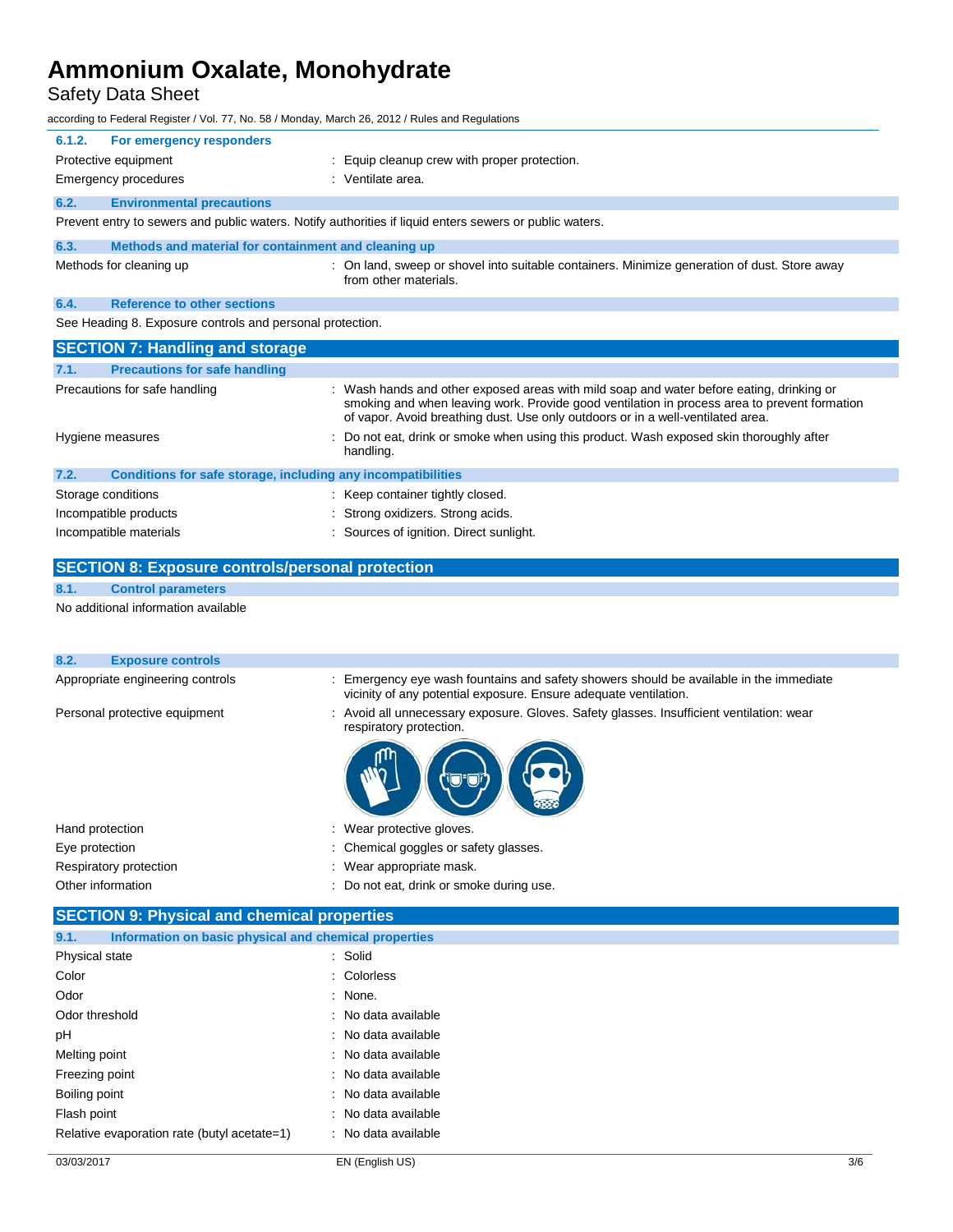## Safety Data Sheet

according to Federal Register / Vol. 77, No. 58 / Monday, March 26, 2012 / Rules and Regulations

| Flammability (solid, gas)       | : Non flammable.                      |
|---------------------------------|---------------------------------------|
| Vapor pressure                  | : No data available                   |
| Relative vapor density at 20 °C | : No data available                   |
| Relative density                | : 1.5                                 |
| Molecular mass                  | : $142.11$ g/mol                      |
| Solubility                      | Soluble in water.<br>Water: 5 g/100ml |
| Log Pow                         | : No data available                   |
| Auto-ignition temperature       | : No data available                   |
| Decomposition temperature       | : 70 °C                               |
| Viscosity, kinematic            | : No data available                   |
| Viscosity, dynamic              | No data available                     |
| <b>Explosion limits</b>         | : No data available                   |
| <b>Explosive properties</b>     | No data available                     |
| Oxidizing properties            | : No data available                   |
|                                 |                                       |

#### **9.2. Other information**

No additional information available

|                  | <b>SECTION 10: Stability and reactivity</b>                        |
|------------------|--------------------------------------------------------------------|
| 10.1.            | <b>Reactivity</b>                                                  |
|                  | No additional information available                                |
| 10.2.            | <b>Chemical stability</b>                                          |
|                  | Stable under normal conditions.                                    |
| 10.3.            | <b>Possibility of hazardous reactions</b>                          |
| Not established. |                                                                    |
| 10.4.            | <b>Conditions to avoid</b>                                         |
|                  | Direct sunlight. Extremely high or low temperatures.               |
| 10.5.            | <b>Incompatible materials</b>                                      |
|                  | Strong acids. Strong oxidizers.                                    |
| 10.6.            | <b>Hazardous decomposition products</b>                            |
|                  | Nitrogen oxides. Carbon monoxide. Carbon dioxide. Gaseous ammonia. |
|                  | <b>SECTION 11: Toxicological information</b>                       |
| 11.1.            | Information on toxicological effects                               |

| Likely routes of exposure                 | : Inhalation; Skin and eye contact                                  |
|-------------------------------------------|---------------------------------------------------------------------|
| Acute toxicity                            | : Oral: Harmful if swallowed. Dermal: Harmful in contact with skin. |
| Ammonium Oxalate, Monohydrate (6009-70-7) |                                                                     |
| ATE US (oral)                             | 500.000 mg/kg body weight                                           |
| ATE US (dermal)                           | 1100.000 mg/kg body weight                                          |

| ALE US (UIDI)                                         | <b>SUU.UUU IIIYAY DUUY WEIGHT</b>   |
|-------------------------------------------------------|-------------------------------------|
| ATE US (dermal)                                       | 1100.000 mg/kg body weight          |
| Skin corrosion/irritation                             | : Not classified                    |
| Serious eye damage/irritation                         | : Causes serious eye irritation.    |
| Respiratory or skin sensitization                     | : Not classified                    |
| Germ cell mutagenicity                                | : Not classified                    |
| Carcinogenicity                                       | : Not classified                    |
| Reproductive toxicity                                 | : Not classified                    |
| Specific target organ toxicity – single exposure      | : May cause respiratory irritation. |
| Specific target organ toxicity – repeated<br>exposure | : Not classified                    |
| Aspiration hazard                                     | : Not classified                    |
|                                                       |                                     |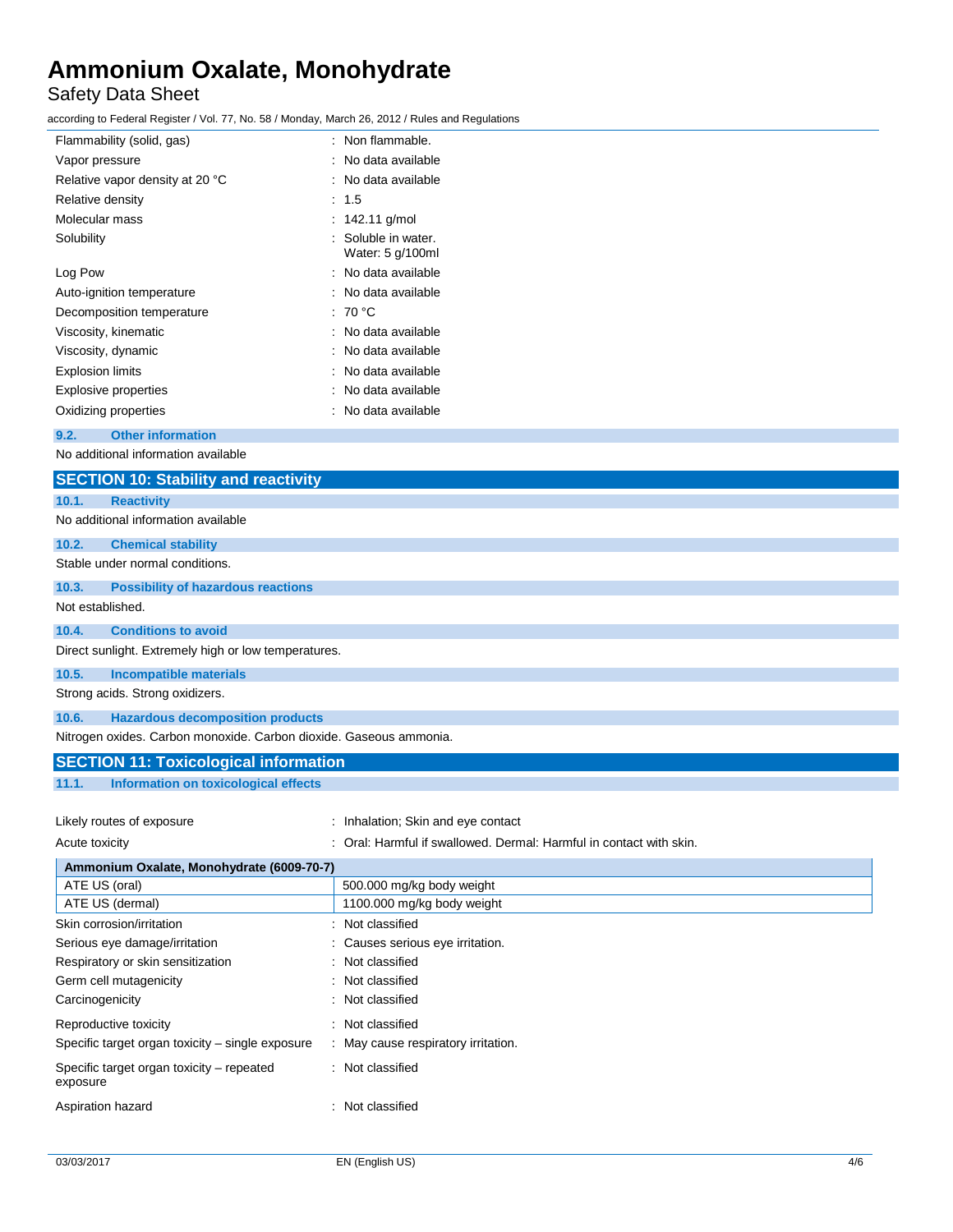### Safety Data Sheet

according to Federal Register / Vol. 77, No. 58 / Monday, March 26, 2012 / Rules and Regulations

| Potential Adverse human health effects and<br>symptoms | : Based on available data, the classification criteria are not met. Harmful if swallowed. Harmful in<br>contact with skin.                     |
|--------------------------------------------------------|------------------------------------------------------------------------------------------------------------------------------------------------|
| Symptoms/injuries after inhalation                     | : May cause respiratory irritation.                                                                                                            |
| Symptoms/injuries after skin contact                   | : Repeated exposure to this material can result in absorption through skin causing significant<br>health hazard. Harmful in contact with skin. |
| Symptoms/injuries after eye contact                    | : Causes serious eye irritation.                                                                                                               |
| Symptoms/injuries after ingestion                      | : Swallowing a small quantity of this material will result in serious health hazard.                                                           |

#### **SECTION 12: Ecological information**

#### **12.1. Toxicity**

No additional information available

| 12.2.<br><b>Persistence and degradability</b> |                  |  |
|-----------------------------------------------|------------------|--|
| Ammonium Oxalate, Monohydrate (6009-70-7)     |                  |  |
| Persistence and degradability                 | Not established. |  |
| 12.3.<br><b>Bioaccumulative potential</b>     |                  |  |
| Ammonium Oxalate, Monohydrate (6009-70-7)     |                  |  |
| Bioaccumulative potential                     | Not established. |  |
| 12.4.<br><b>Mobility in soil</b>              |                  |  |
| No additional information available           |                  |  |

#### **12.5. Other adverse effects**

Other information **COLOREG 2018** 2019 : Avoid release to the environment.

| <b>SECTION 13: Disposal considerations</b> |                                                                                      |
|--------------------------------------------|--------------------------------------------------------------------------------------|
| 13.1.<br>Waste treatment methods           |                                                                                      |
| Waste disposal recommendations             | : Dispose of contents/container to comply with local, state and federal regulations. |
| Ecology - waste materials                  | : Avoid release to the environment.                                                  |

#### **SECTION 14: Transport information**

**Department of Transportation (DOT)**

In accordance with DOT

Not regulated

### **SECTION 15: Regulatory information**

#### **15.1. US Federal regulations**

| Ammonium Oxalate, Monohydrate (6009-70-7)                                                                                                               |         |  |
|---------------------------------------------------------------------------------------------------------------------------------------------------------|---------|--|
| Not subject to reporing requirements of the United States SARA Section 313<br>Listed on the United States TSCA (Toxic Substances Control Act) inventory |         |  |
| RQ (Reportable quantity, section 304 of EPA's List of Lists)                                                                                            | 5000 lb |  |

All components of this product are listed, or excluded from listing, on the United States Environmental Protection Agency Toxic Substances Control Act (TSCA) inventory

This product or mixture does not contain a toxic chemical or chemicals in excess of the applicable de minimis concentration as specified in 40 CFR §372.38(a) subject to the reporting requirements of section 313 of Title III of the Superfund Amendments and Reauthorization Act of 1986 and 40 CFR Part 372.

| <b>15.2. International regulations</b>    |                                                                               |
|-------------------------------------------|-------------------------------------------------------------------------------|
| <b>CANADA</b>                             |                                                                               |
| Ammonium Oxalate, Monohydrate (6009-70-7) |                                                                               |
| WHMIS Classification                      | Class D Division 2 Subdivision B - Toxic material causing other toxic effects |
|                                           |                                                                               |

**EU-Regulations** No additional information available  $\mathbb{R}^3$